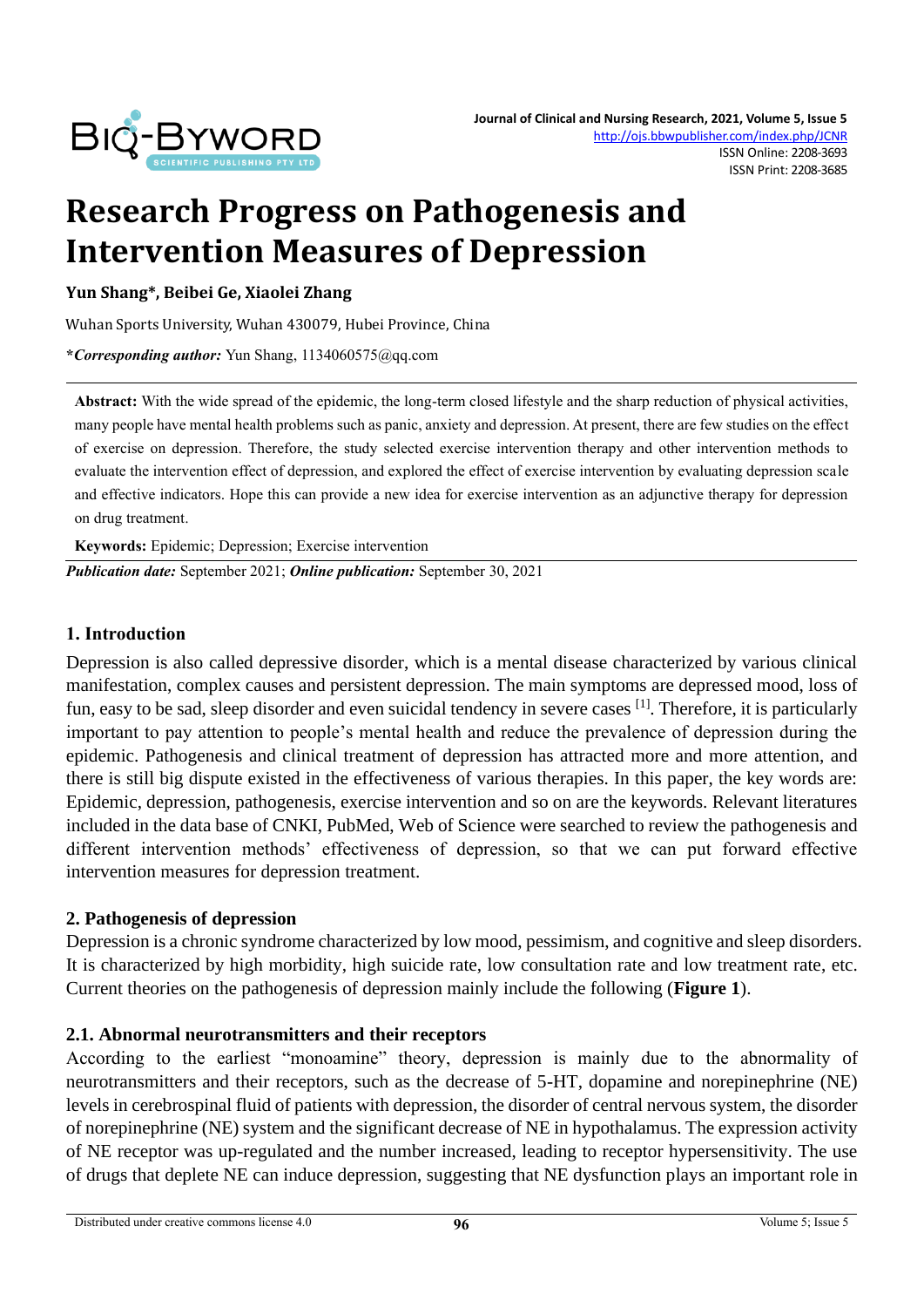the occurrence of depression.

# **2.2. Neurodegeneration and endocrine disorder**

Imaging studies have found that patients with depression have neurodegeneration of marginal structure dominated by hippocampus and reduced hippocampal volume, which may be the pathological basis of cognitive impairment in patients with depression. Depression is also closely related to neuroendocrine. The hypothalamic-pituitary-adrenal axis (HPA) in patients with depression is hyperfunctioning, and the serum cortisol concentration is increased, which also plays an important role in the occurrence of depression.

# **2.3. Increased inflammatory cytokines**

Immune molecules play an important role in the pathogenesis of depression. A certain degree of inflammation is often accompanied by depression, resulting in the increase of proinflammatory cytokines, such as tumor necrosis factor and interleukin-1 secretion, resulting in the decrease of 5-HT level in cerebrospinal fluid. Therefore, the increase of inflammatory factors has also become an important indicator of depression.

# **2.4. Abnormal brain-derived neurotrophic factor**

Abnormality of brain-derived neurotrophic factor (BDNF); BDNF is involved in the plasticity of neurons in some brain regions. Many studies have shown that the concentration of BDNF in patients with depression is lower than that in ordinary people, and will gradually increase after treatment. Therefore, the abnormality of BNNF is also a key factor leading to depression.

# **2.5. Epigenetic mechanism**

More and more evidence show that epigenetic can regulate the risk of depression. Strong and long-term environmental stimulation will cause changes in chromosome structure, resulting in changes in hippocampal morphology and structure and loss of neuronal function. Hippocampal formation function decreases and neuronal function regresses, which will lead to depression.



 **Figure 1.** Several theories on the pathogenesis of depression

### **3. Interventions**

### **3.1. Drug interventions**

For a long time, the treatment of depression mainly includes drug therapy and non-drug intervention therapy. At present, drug treatment is a common means of depression. Although it can effectively improve the physical symptoms of patients, it has the disadvantages of high recurrence rate and large side effects. Antidepressants take effect slowly. Generally, the symptoms can only appear after taking drugs for more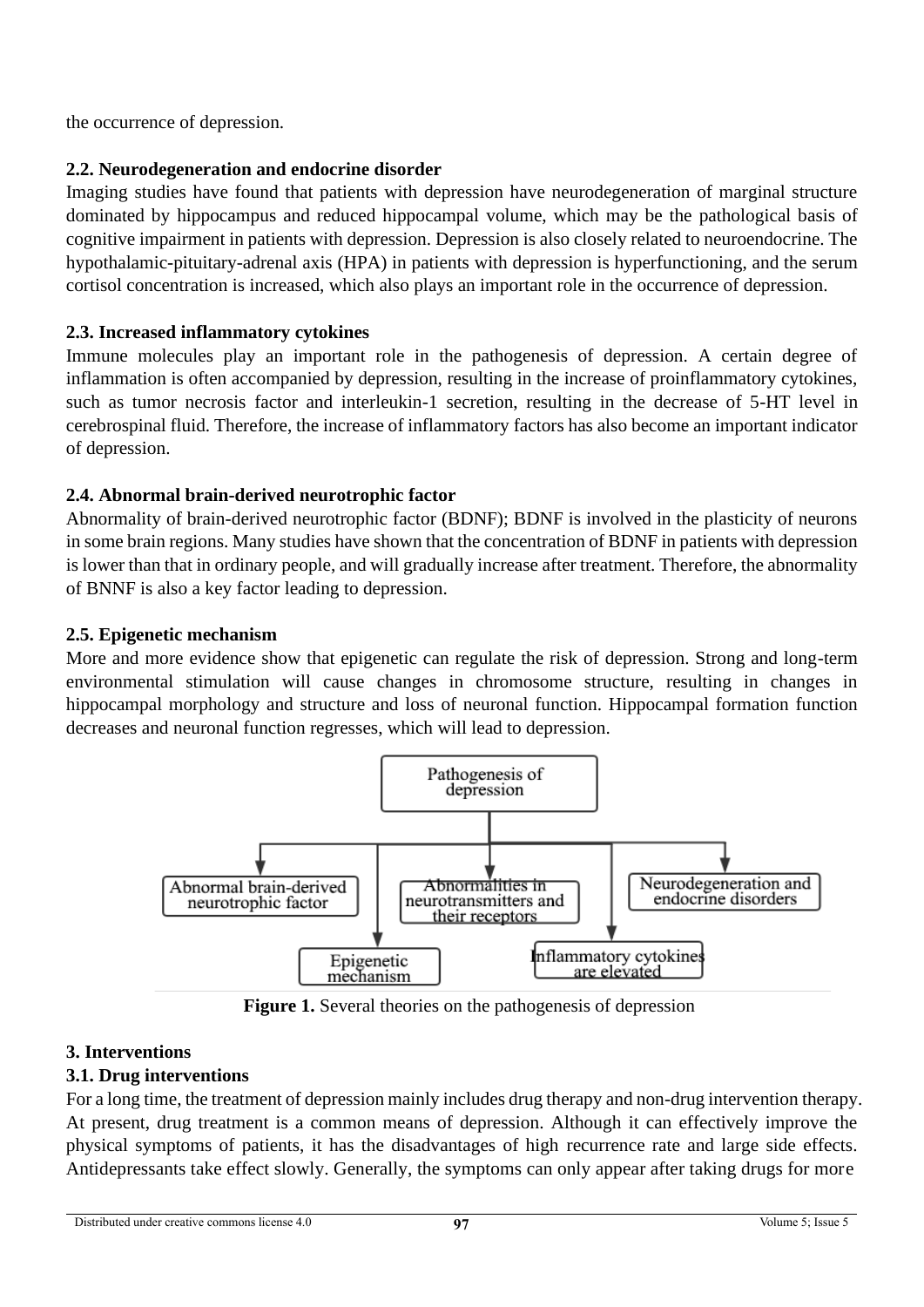than 6 weeks (**Table 1.**), and the cognitive improvement of patients has not been carried out.

| <b>Author</b>      | <b>Interventions</b> | N  | Cycle    | <b>Adverse</b><br>reaction | <b>Marked</b><br>effective<br>rate | <b>Effect</b>                                                                         |
|--------------------|----------------------|----|----------|----------------------------|------------------------------------|---------------------------------------------------------------------------------------|
| Miao Pan           | Clomipramine         | 30 | 6 months | 33%                        | 40%                                | Adverse reactions<br>The<br>appear;<br>efficacy is<br>not<br>obvious $[2]$ ;          |
| Hongjie Wang       | Trazodone            | 40 | 8 weeks  | 15%                        | 95%                                | Adverse reactions<br>appear; It is effect<br>on the whole $^{[3]}$ .                  |
| Luping Zhao        | Reboxetine           | 42 | 8 weeks  | 16 cases                   | 76.1%                              | Adverse reactions<br>appear; It has high<br>drug<br>compliance<br>$[4]$               |
| Hongli Li          | Sertraline           | 40 | 6 weeks  | 17.5%                      | 85%                                | Adverse reactions<br>It's<br>appear;<br>efficacy is slow $[5]$ .<br>Adverse reactions |
| Zhiyong Ren        | Duloxetine           | 55 | 6 weeks  | 16%                        | 87.2%                              | appear; It has low<br>drug<br>compliance<br>$[6]$                                     |
| Suhua Meng         | Mirtazapine          | 41 | 6 weeks  | 21.95%                     | 70.73%                             | Adverse reactions<br>appear <sup>[7]</sup> ;                                          |
| Zhiyong Ren        | Agomelatine          | 55 | 6 weeks  | 13%                        | 89%                                | has<br>fatal<br>It<br>hepatotoxic<br>adverse<br>reactions<br>[6]                      |
| Tianliang<br>Zhang | Bupropion            | 45 | 8 weeks  | 52.7%                      | 82.2%                              | Adverse reactions<br>appear; It has side<br>effects on stomach<br>$\left[ 8\right]$   |

**Table 1.** Effects of different drugs on depression

# **3.2. Non drug interventions**

# **3.2.1. Psychological intervention**

Psychological intervention therapy is a kind of psychotherapy. Different from other therapies, doctors mainly affect patients' psychological activities through language. As an auxiliary form of drug therapy, this treatment method is gradually used at home and abroad. This therapy has potential therapeutic value for the rehabilitation of depression. A large number of studies show that simple psychotherapy is effective in the acute stage of depression. At the same time, the professionalism of employees, the universality of treatment costs and the recurrence of depressive symptoms all make psychological intervention therapy not popular. (**Table 2.**)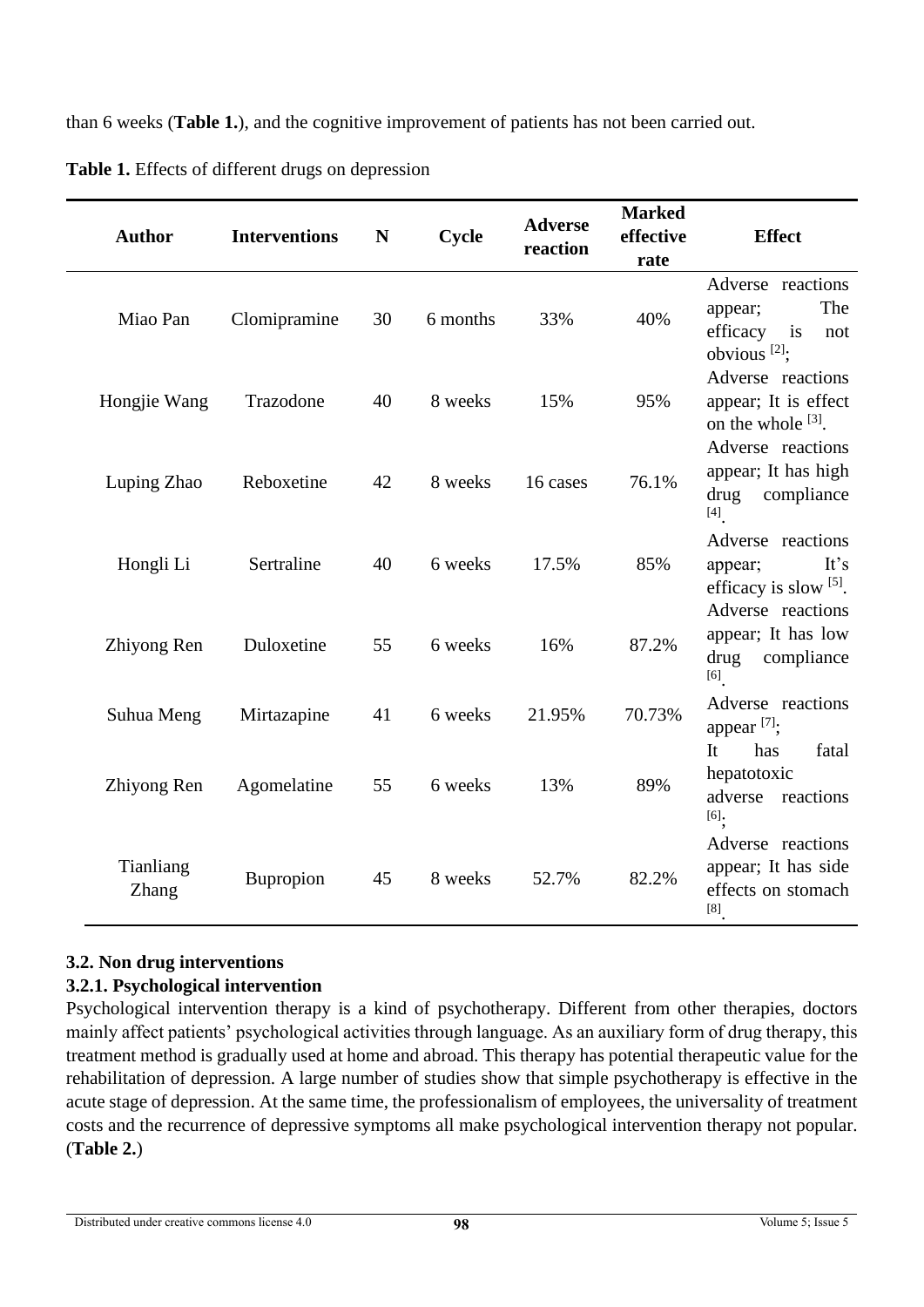|                 | <b>Intervention</b>                 | <b>Measurement</b>                                                | Pre-<br>Post-    |                  |                                                                                                    |  |
|-----------------|-------------------------------------|-------------------------------------------------------------------|------------------|------------------|----------------------------------------------------------------------------------------------------|--|
| <b>Author</b>   | mode                                | method                                                            | intervention     | intervention     | <b>Effect</b>                                                                                      |  |
|                 |                                     |                                                                   | score            | score            |                                                                                                    |  |
| Hui Wu          | intervention                        | Psychological PHQ-9 Depression<br>Scale                           | $15.43 \pm 2.73$ | $5.13 \pm 1.26$  | Effective in the early<br>stage; Prevention and<br>control<br>first;<br>Mitigation <sup>[13]</sup> |  |
| Shuya Wang      | intervention                        | Psychological LES life events scale                               | $2.45 \pm 0.49$  | $1.16 \pm 0.36$  | Effective in the early<br>Mild<br>stage;<br>depression;<br>Mitigation <sup>[14]</sup>              |  |
| Jianfang Xie    | intervention                        | Psychological Hamilton depression<br>scale                        | $28.6 \pm 3.2$   | $11.2 \pm 2.1$   | Drug<br>binding;<br>Recurrent; Mitigation<br>$[15]$                                                |  |
| Jian Wang       |                                     | Psychological Beck Depression<br>intervention Questionnaire (BDI) | 45 points        | 0 points         | Overall effectiveness;<br>Individual cases $[16]$ ;                                                |  |
| Shunxi Chen     | Psychological<br>intervention       | SDS scale                                                         | 59 points        | 54 points        | Mild depression; The<br>effect is not obvious<br>[17]                                              |  |
|                 | Haihua Zhang Music therapy          | Hamilton depression<br>scale                                      | $22.30 \pm 2.59$ | $3.60 \pm 1.67$  | Mild<br>moderate<br>$\alpha$<br>depression; Partially<br>valid                                     |  |
| Tao Jin         | Music therapy                       | Hamilton depression<br>scale                                      | $24 + 8$         | $8\pm5$          | Medical<br>assistance;<br>Small sample size [11]                                                   |  |
| Ping Tong       | Behavioral<br>analysis<br>therapy   | Hamilton depression<br>scale                                      | $27.8 + 5$       | $9.6 \pm 3.7$    | Limited applicability<br>investigation<br>and<br>indicators <sup>[18]</sup>                        |  |
| M.Zeme<br>stani | Behavioral<br>activation<br>therapy | <b>Beck Depression</b><br>Inventory                               | $28.77 + 3.37$   | $15.38 \pm 2.25$ | Small<br>sample size;<br>Mild or moderate<br>depression;<br>High<br>recurrence rate [12]           |  |

**Table 2.** Effects of non-drug intervention on depression

### **3.2.2. Music intervention**

The therapeutic effect of music therapy on depression has also been studied by scholars. Depression is mostly seen in liver Qi stagnation. Music therapy can alleviate liver depression and effectively improve the mood and quality of life of depressed patients [9,10]. It is convenient, effective, safe and cheap. It is more and more used in clinical treatment, and commonly used in moderate and mild depression. However, it is only effective for some patients, and the therapeutic effect of music therapy alone is limited, It needs to be combined with drug treatment to show good results [11].

### **3.2.3. Behavioral activation intervention**

Behavioral activation therapy refers to activating patients' behavioral activities by providing patients with activities with a high sense of pleasure and control, increasing patients' sense of participation and improving their positive attitude towards life. Through behavioral activation therapy, choosing the lifestyle patients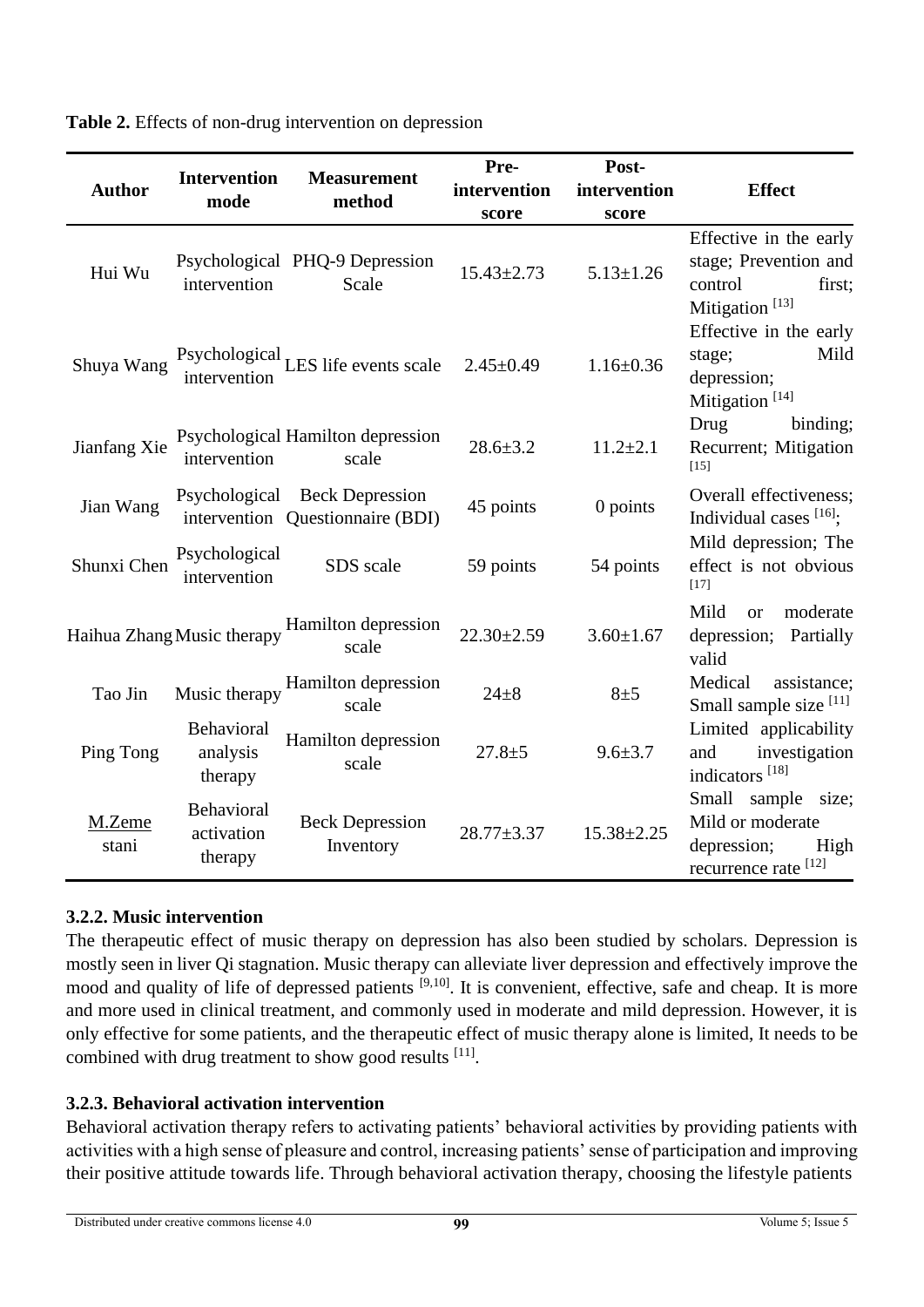like can effectively improve the symptoms of moderate and mild depression [12]. Some studies have shown that behavioral activation therapy is an effective and relatively simple treatment method in theory. Its mechanism is based on the principle of operant conditioning to re-establish the active contact between the patient and the outside world. The treatment strategy is to establish a regular life and change the state of long-term meditation.

# **3.3. Exercise intervention**

At present, antidepressants are mostly used in the treatment of depression. With the adverse reactions, drug dependence and drug compliance caused by antidepressants, people have to find new treatment measures with safety, effectiveness and feasibility. In contrast, the effect of exercise therapy on the effective relief of depression is equivalent to that of drug treatment, and it is a treatment method without side effects and environmental protection for health [19] . (**Table 3.**)

# **3.3.1. Team sports**

Exercise intervention therapy refers to a physical training method that uses instruments, bare hands or the patient's own strength to restore the patient's whole body or local motor function and sensory function through a certain exercise mode. Studies have shown that patients with depression need more support, cooperation and atmosphere of exercise, and regular cooperative exercise can effectively improve the state of depression [20]. Yanchun Peng et al. has made research on improvement effect of depression through different forms of exercise, and the outcome shows: Basketball, volleyball, football, jogging and other forms of exercise can regulate mental health to varying degrees, and there are no adverse reactions. Some studies have described the effect of short cycle aerobic exercise on depressive symptoms and cardiopulmonary function, and adopted self-made treadmill exercise prescription: A total of 3 weeks of aerobic exercise intervention has been carried out and the results showed that aerobic exercise could significantly improve the symptoms of depression. Emotion is directly related to the degree of depression. Pleasant activities help to alleviate depressive symptoms. Regular Latin dance exercise shows that rhythmic music and medium-intensity physical activities have a significant effect on improving patients' negative emotions [21]. Regular physical activity can help relieve symptoms of depression and anxiety and boost mood. Through 10 weeks of yoga practice, depressive psychological disorders, mood, anxiety and sleep disorders of the patients with depression have been significantly improved.

# **3.3.2. Taijiquan sports intervention**

Taijiquan requires the consistency of speed, movement and the group. A 16 week Taijiquan training study of 36 patients showed that: The scores of depression scale, serum cortisol, and serum inflammatory factor IL-6 in the exercise group were decreased, without adverse reactions and toxic side effects, which had a positive effect on human health and depressive symptoms [22]. Kexin Ren [23] and others believe that due to age the content of nitric oxide (NO) in human serum gradually decreases, and the activity of total nitric oxide synthase (TNOs) in serum decreases, which is easy to lead to a large number of diseases. Research finds that: Long term regular practice of Taijiquan is beneficial to improve the content of No and the activity of TNOs in serum. By practicing Taijiquan 5 times a week for 60 minutes each time for 12 weeks, it can improve human physical and mental health without adverse reactions. Qing 'an Zhou et al. [24] received 24style simple Taijiquan by professional teachers. After 24 weeks of intervention, serum tumor necrosis factor (TNF)-α and TNF-β indexes were effectively reduced, and soluble tumor necrosis factor receptor (STNF-R)1 and STNF-R2 levels were significantly increased. It can effectively improve people's sleep disorders and improve the activity of serum. Studies have found that the volume of frontal cortex and hippocampus in patients with depression gradually shrinks through imaging, which is closely related to the occurrence of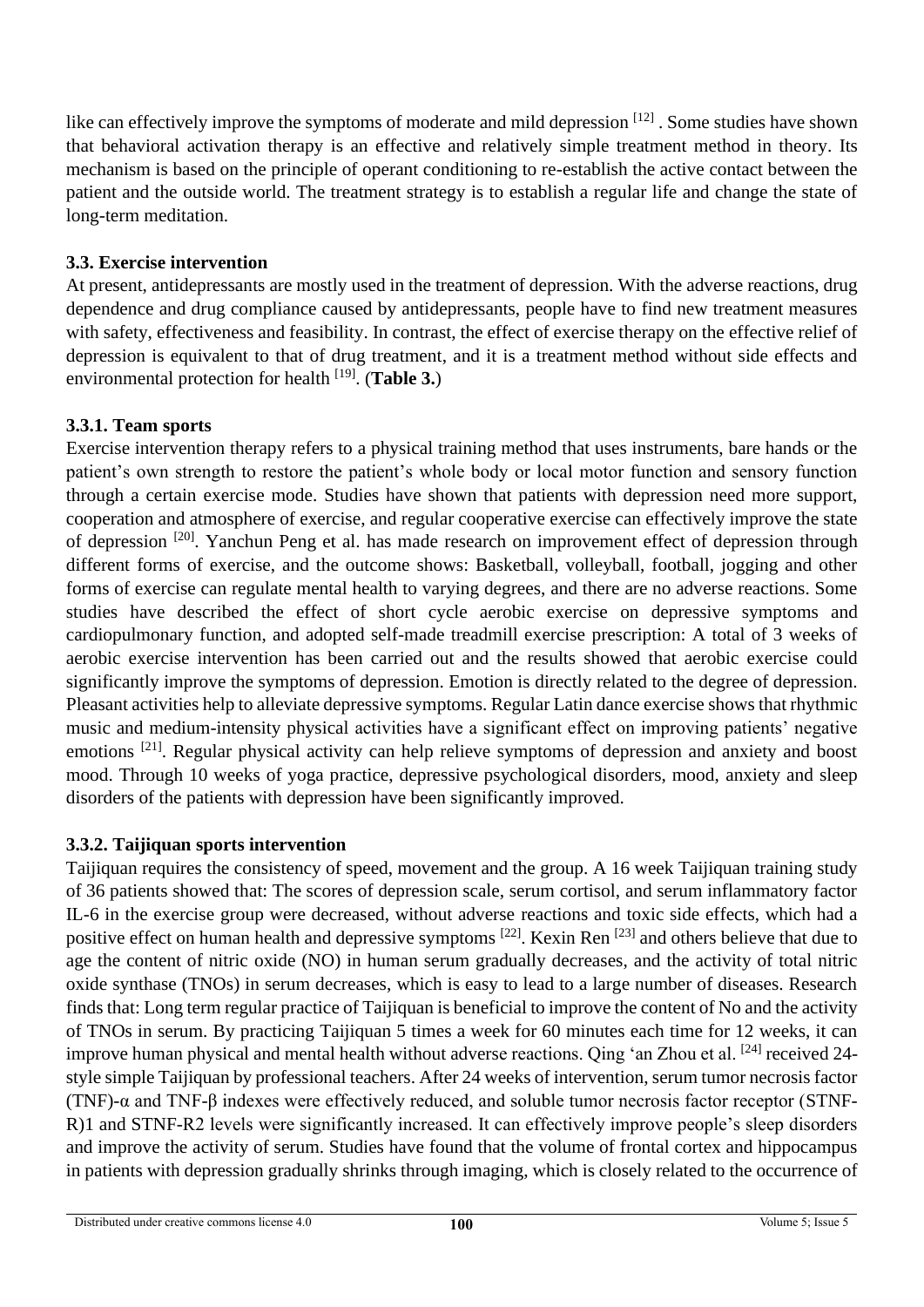depression <sup>[25]</sup>. The study on the effectiveness of health Qigong and Wuqinxi on mild depression shows that health Qigong and Wuqinxi significantly improved the scores of depression scale, prefrontal lobe and hippocampal metabolism indexes such as NAA/Cr and Cho/Cr, without adverse reactions and toxic side effects.

| <b>Author</b>   | <b>Movement</b><br>mode                             | <b>Cycle</b>           | <b>Duration</b>      | <b>Effective index</b>                                                 | <b>Effect</b>                                                                                                                                                                   |
|-----------------|-----------------------------------------------------|------------------------|----------------------|------------------------------------------------------------------------|---------------------------------------------------------------------------------------------------------------------------------------------------------------------------------|
| Yanchun<br>Peng | Basketball,<br>volleyball,<br>football and<br>so on | $1$ week $/1$<br>times | 60<br>minutes        | Depression scale                                                       | Effective improvement of<br>psychological state; None<br>Adverse reaction                                                                                                       |
| An Wen          | Treadmill<br>exercise                               | 1 week $/6$<br>times   | 15<br>minutes        | Depression scale                                                       | Maximal oxygen uptake<br>was effectively improved;<br>No adverse reaction                                                                                                       |
| Yi Yuan         | Dance                                               | 1 week $/3$<br>times   | 80<br>minutes        | SDS international<br>depression scale                                  | Effective improvement of<br>heart rate; No adverse<br>reaction                                                                                                                  |
| Wenli<br>Bao    | Yoga                                                | 1 week $/4$<br>times   | 90<br>minutes        | SDS international<br>depression scale                                  | Effective<br>improvement:<br>reactions<br>N <sub>o</sub><br>adverse<br>appear <sup>[20]</sup> :                                                                                 |
| Jinxia<br>Chen  | Taijiquan                                           | 1 week $/3$<br>times   | 60<br>minutes        | HAMD24<br>depression scale                                             | Serum cortisol and serum<br>inflammatory factor IL-6<br>were effectively improved;<br>N <sub>o</sub><br>adverse<br>reactions<br>appear <sup>[22]</sup> ;                        |
| Kexin<br>Ren    | Taijiquan                                           | 1 week $/ 5$<br>times  | 60<br>minutes        | Serum NO content;                                                      | Serum TNOs activity was<br>effectively improved; No<br>adverse reactions appear<br>$[23]$ .                                                                                     |
| Qing'an<br>Zhou | Taijiquan                                           | 1 week $/2$<br>times   | 60<br>minutes        | Serum TNF- $\alpha$ ,<br>TNF- $\beta$ STNF-R1<br>and sTNFR2<br>levels; | <b>PSQI</b><br>factors<br>were<br>effectively improved; No<br>adverse reactions appear<br>$[24]$ .                                                                              |
| Xiang<br>Cheng  | Wuqinxi                                             | 1 week $/3$<br>times   | $40 - 60$<br>minutes | Depression scale;                                                      | The<br>metabolic<br>indexes<br>NAA / Cr and Cho / Cr in<br>prefrontal<br>lobe<br>and<br>hippocampus<br>were<br>effectively improved; No<br>adverse reactions appear<br>$[26]$ . |

**Table 3.** Effects of sports on depression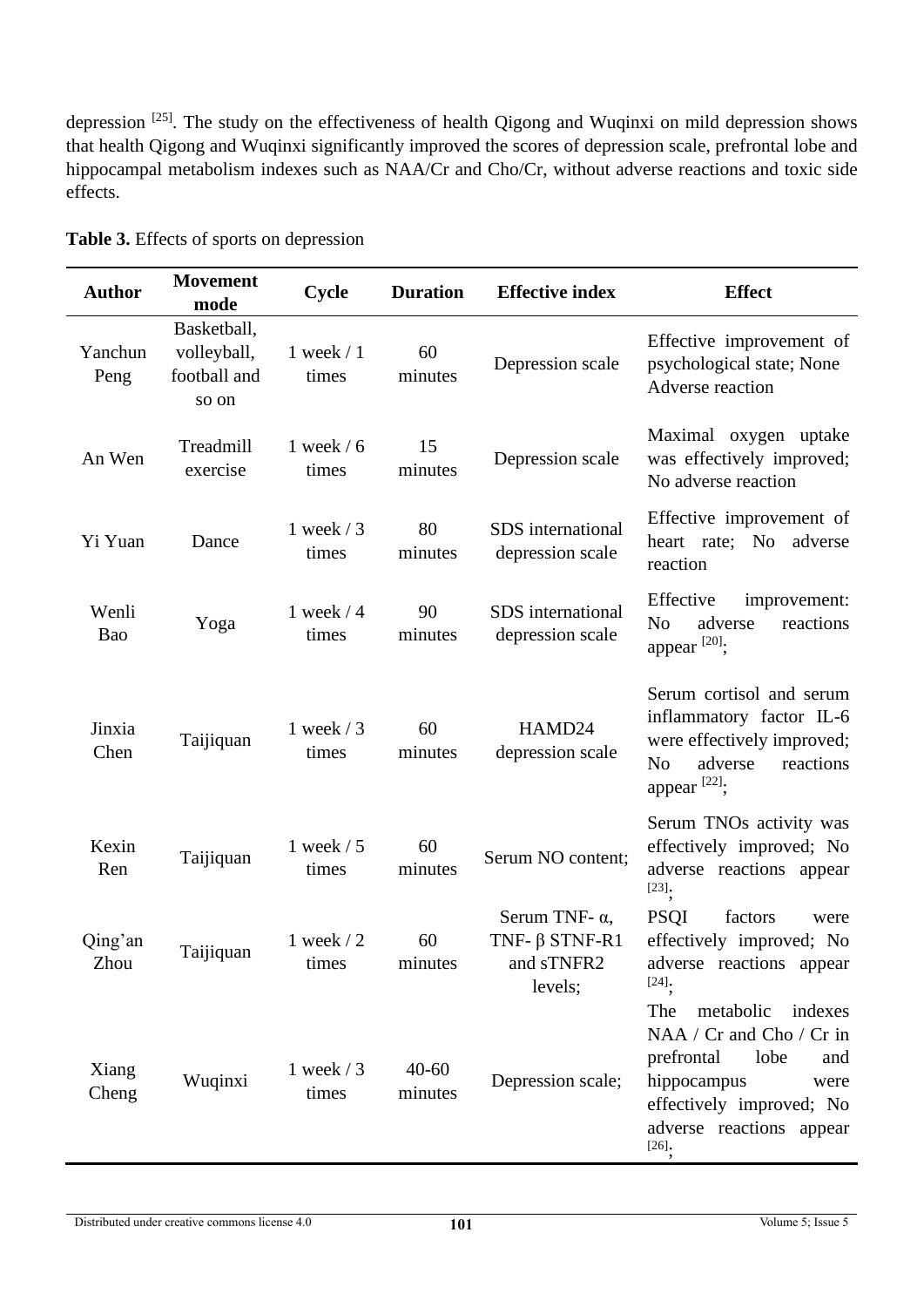#### **4. Conclusions and advises**

- (1) Commonly used drugs have certain clinical effects, but the disadvantage is that they will bring more adverse reactions to patients, such as the fatal hepatotoxic reaction caused by agomelatine, and the compliance of drug treatment is low. Therefore, drug treatment alone may not be the best way to treat depression.
- (2) Psychological intervention therapy, which starts from the patient's mood, self-confidence and other spiritual aspects, gives correct guidance, positive encouragement, and helps improve the patient's psychological treatment. Psychotherapy has not been popularized. The professionalism of psychotherapists, the degree of cooperation of patients and the effectiveness of patients all make psychotherapy not popular in the treatment of patients with depression.
- (3) Exercise promotes nerve regeneration function, effectively improves hippocampal nerve regeneration function and neural plasticity in the brain, and improves the body's regulatory ability. The curative effect on patients is comparable to that of drugs. Improve physical quality and mood of patients through exercise.
- (4) At present, it is inconvenient to go out. Taijiquan is a kind of exercise method suitable for home practice. It pays attention to breathing, expiration and inspiration skills, emphasizes the exercise of all parts of the body, and has the health concept of internal cultivation and external practice, and pays equal attention to both inside and outside. It is a very effective fitness exercise. However, there are few reports on Taijiquan improving the mental health of patients with depression. Therefore, it is of great significance to carry out large sample clinical research to clarify the exact curative effect of Taijiquan on depression.

### **Disclosure statement**

The author declares no conflict of interest.

### **References**

- [1] Sherina MS, Rozali A, MSS, et al., 2004, The Association of Nutritional Risk with Physical and Mental Health Problems Among Elderly in a Semi-Urban Area of Mukim Kajang, Selangor, Malaysia, MalJNutr. 10(2):149-158.
- [2] Pan M, Zhang SQ, Lv LX, et al., 2016, Effects of Different Antidepressant Interventions on Halfyear Outcomes in First-episode Elderly Patients with Depression. Chinese Journal of Gerontology. 36(11): 2640-2643.
- [3] Wang HJ, Ma C, 2018, Clinical Efficacy and Safety Evaluation of Escitalopram Oxalate Combined with Trazodone Hydrochloride in the Treatment of Major Depression. Women's Health Research. (20): 131-134.
- [4] Zhao LP, 2014, Comparison of the Efficacy of Reboxetine and Paroxetine in the Treatment of Depression. World Journal of Sleep Medicine. 1(5): 284-286.
- [5] Li HL, Wang F, 2019, Comparison of the Efficcacy of Agomelatine and Sertraline in the Treatment of First-episode Depression. Chronic Pathematology Journal. 20(08): 1192-1193.
- [6] Ren ZY, Wang BH, 2018, Comparison of the Efficcacy of Agomelatine and Duloxetine in the Treatment of First-episode Depression. Chinese Remedies & Clinics, 18(11): 1995-1997.
- [7] Meng SH, Xu LX, 2019, Study on the Clinical Efficacy of Escitalopram Oxalate in the Treatment of Depression with Anxiety. Chinese And Foreign Medical Research, 17(24): 55-57.
- [8] Zhang TL, Chen ZE, Sun FX, 2007, A Comparative Study of Bupropion in the Treatment of